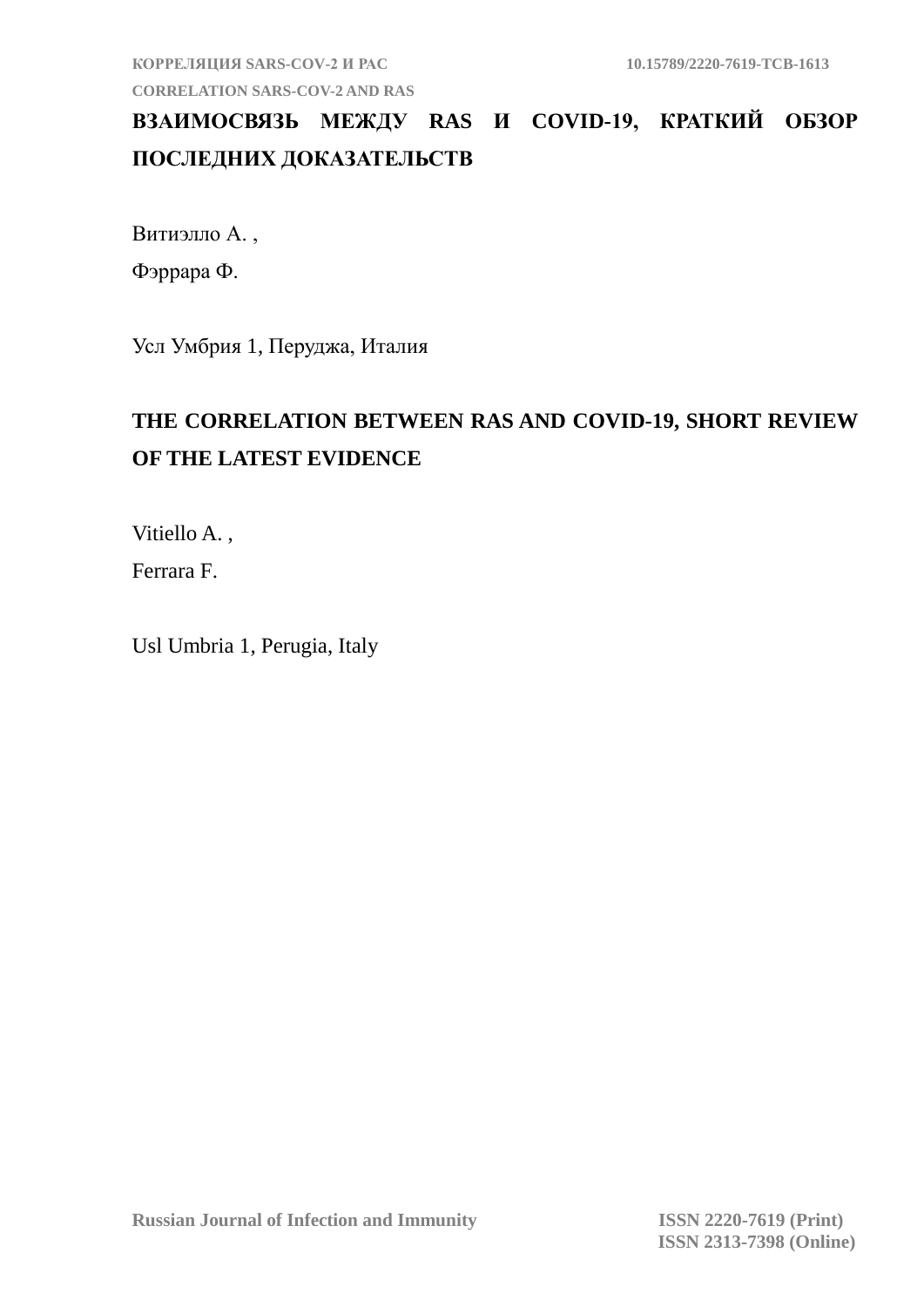#### **CORRELATION SARS-COV-2 AND RAS**

**Резюме.** Коронавирус SARS-CoV-2 является причиной коронавирусной болезни (COVID-19), вызвавшей недавнюю глобальную пандемию, которая унесла тысячи жизней во всем мире и представляет собой проблему для здоровья, имеющую несколько прецедентов в истории человечества. Ангиотензин-конвертаза-2 (ACE-2) был идентифицирован как рецептор, который облегчает доступ к SARS-CoV-2 в клетках; данные показывают, что его концентрация варьируется на разных стадиях вирусной инфекции. Терапевтические агенты, модифицирующие ренинангиотензиновую систему (РАС), могут быть способны модулировать концентрацию ACE-2 и различных компонентов системы. В этой статье мы исследуем последние доказательства связи между использованием агентов, модифицирующих RAS, и заболеванием, вызванным коронавирусом 2019 (COVID-19), вызванным SARS-CoV-2. Наше исследование и критическое исследование литературы не предлагают прекращения лечения ACEIs/ARBs в клинической практике, поскольку для этого отсутствуют надежные доказательства. Тем не менее, мы рекомендуем провести дальнейшие хорошо структурированные эпидемиологические исследования, посвященные этому деликатному вопросу, которые могут дать новые важные предложения по внедрению руководящих принципов терапии.

### **Ключевые слова:** COVID-19; РАC; SARS-CoV-2; Пандемия

### *Abstract:*

Coronavirus SARS-CoV-2 is responsible for the Coronavirus disease (COVID-19) cause of the recent global pandemic, which is causing thousands of deaths worldwide and represents a health challenge with few precedents in human history. The angiotensin 2 conversion enzyme (ACE-2) has been identified as the receptor that facilitates access to SARS-CoV-2 in cells; evidence shows that its concentration varies during the various stages of viral infection. Therapeutic agents

**Russian Journal of Infection and Immunity ISSN 2220-7619 (Print)**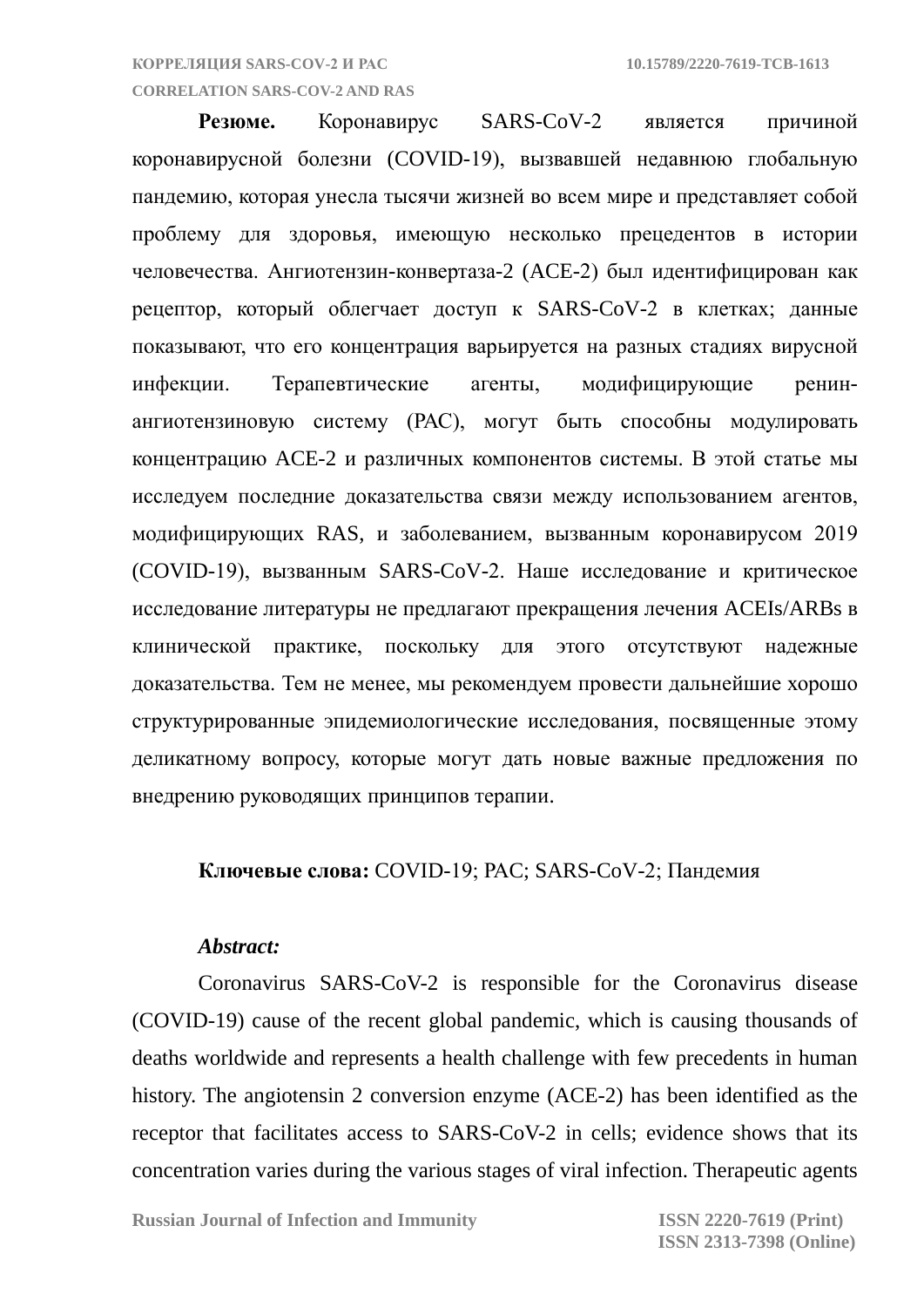**CORRELATION SARS-COV-2 AND RAS** modifying the renin-angiotensin system (RAS) may be able to modulate the concentration of ACE-2 and the various components of the system. In this article we examine the latest evidence on the association between the use of RAS modifying agents and coronavirus 2019 (COVID-19) disease caused by SARS-CoV-2. Our investigation and critical literature research does not suggest discontinuation of ACEIs/ARBs treatment in clinical practice as there is a lack of robust evidence.

However, we recommend further well-structured epidemiological studies investigating this sensitive issue that may provide important new suggestions for implementing guidelines.

**Keywords:** COVID-19; RAS; SARS-CoV-2; Pandemic;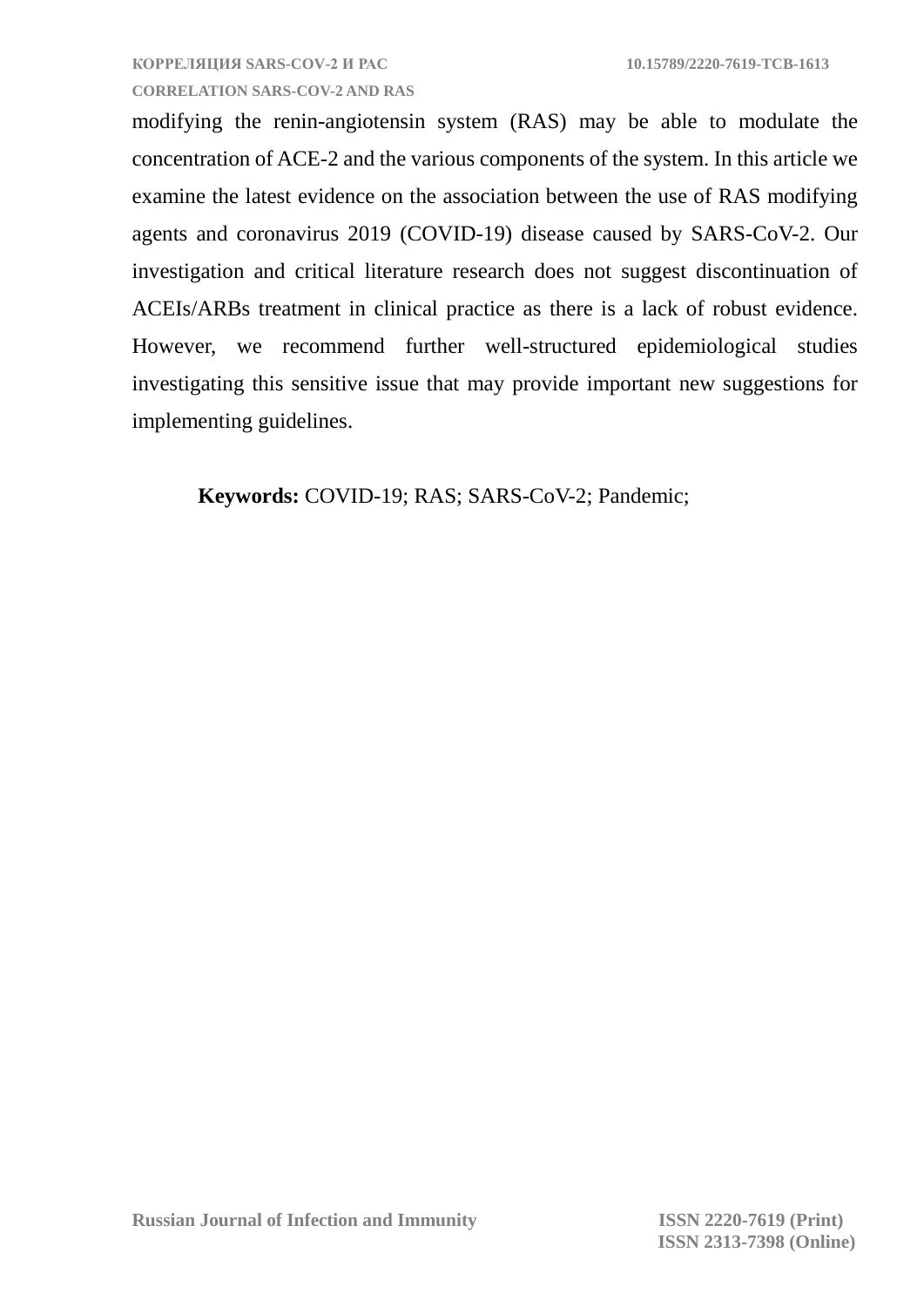**CORRELATION SARS-COV-2 AND RAS**

 The SARS-CoV-2 (COVID-19) virus is responsible for the current global pandemic, causing thousands of deaths and responsible for a health challenge with few precedents for humanity. SARS-CoV-2 is a family of RNA viruses capable of infecting humans and causing respiratory distress syndrome with severe lung injury in some fatal cases. (1) Studies have shown that SARS-Cov-2 has about 80% of the SARS-CoV-like genome responsible for the 2003 outbreak. (2-3) Evidence shows that viral infection has several stages: in the first stages an asymptomatic or slightly symptomatic clinical course is described, the subsequent moderately severe stages characterised by a pulmonary inflammatory state, the last very severe stages characterised by a generalised inflammatory state affecting all tissues causing multi- organ dysfunction and in some cases death. (4) Biochemical interaction studies have shown that SARS-CoV-2 virus enters host cells mainly through the use of the spike protein (S) (5) (6) through the angiotensin 2 conversion enzyme receptor (ACE-2) on the cell surface (7). ACE-2 is also a conversion enzyme that is part of the renin- angiotensin system (RAS). Is there a scientific debate going on since the beginning of the pandemic, is an increase of ACE-2 responsible for a higher probability of COVID-19 infection? Lung tissues are probably an easier entry route for SARS- CoV2 because 83% of ACE-2 receptors are present in type II pneumocytes that 19 produce surfactants that prevent to the alveoli to collapse. (8) . The RAS modulating drugs are widely used in the treatment of cardiovascular diseases, but what is the correlation between these drugs, RAS and COVID-19? Can they play a protective role by modulating the expression of RAS components? Or, on the contrary, are these drugs considered risk factors for COVID-19?

#### *Recent evidence on the Topic*

 To date, it is strongly recommended not to interrupt the treatment with the usual therapy of RAS modulating drugs, because no clinical or scientific evidence

**Russian Journal of Infection and Immunity ISSN 2220-7619 (Print)**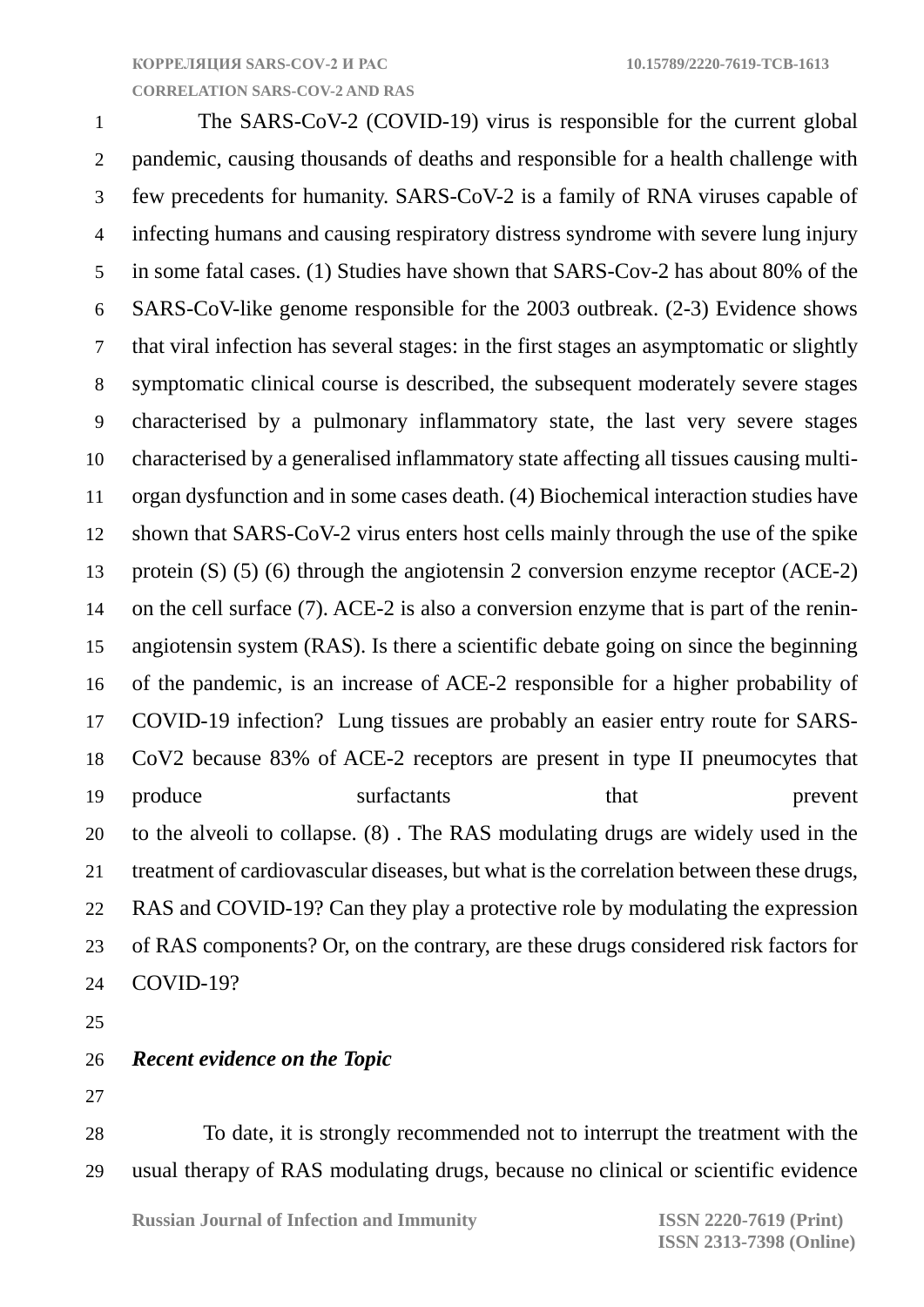**CORRELATION SARS-COV-2 AND RAS**

# suggests this. (9) Agents acting on RAS can be distinguished as inhibitors of the angiotensin conversion enzyme (ACEI), Angiotensin II receptor blockers (ARB) and direct renin inhibitors (DRI) (Bavishi et al., 2020). These agents are currently indicated for the treatment of various cardiovascular diseases with excellent clinical efficacy. ACEIs are able to reduce blood pressure by acting with ACE inhibition which converts Ang I to Ang II. ARBs are Ang II antagonists on the type 1 receptor (AT-1r), finally, DRIs block plasma renin activity and inhibit the conversion of angiotensinogen to Ang I. The three different classes described above have different effects on the regulation and enzymatic expression of RAS. (10) A retrospective epidemiological cohort study using database data showed that the use of ACEI or ARB was not significantly associated with mortality and diagnosis of COVID-19, respectively. (11) Another study using electronic health records from the University of New York (NYU) Langone Health showed no significant correlation and association between the use of ACEI/ARB and the development of COVID-19 and COVID-19 severe, respectively. (12) In addition, another retrospective and multicentre study conducted on a large scale in adult hypertensive patients with COVID-19 in Hubei, China 9 , showed that the use of ACEI or ARB was significantly associated with a lower probability of mortality due to different causes than non-users of ACEI/ARB, probably for a greater and more effective management of underlying cardiovascular disease in the patients considered. Finally, some studies have not been considered because they show inconsistent data. (13) In addition, in several studies, investigations in patients receiving ACEi or ARB treatment did not have higher plasma concentrations and significant changes in ACE-2, in contrast to in vitro data. (14) In conclusion, based on currently available data and taking into account evidence of reduced mortality in cardiovascular disease, ACE-I and ARB therapy should be maintained or initiated in patients with cardiovascular disease according to current guidelines of the major scientific societies.

**Russian Journal of Infection and Immunity ISSN 2220-7619 (Print)**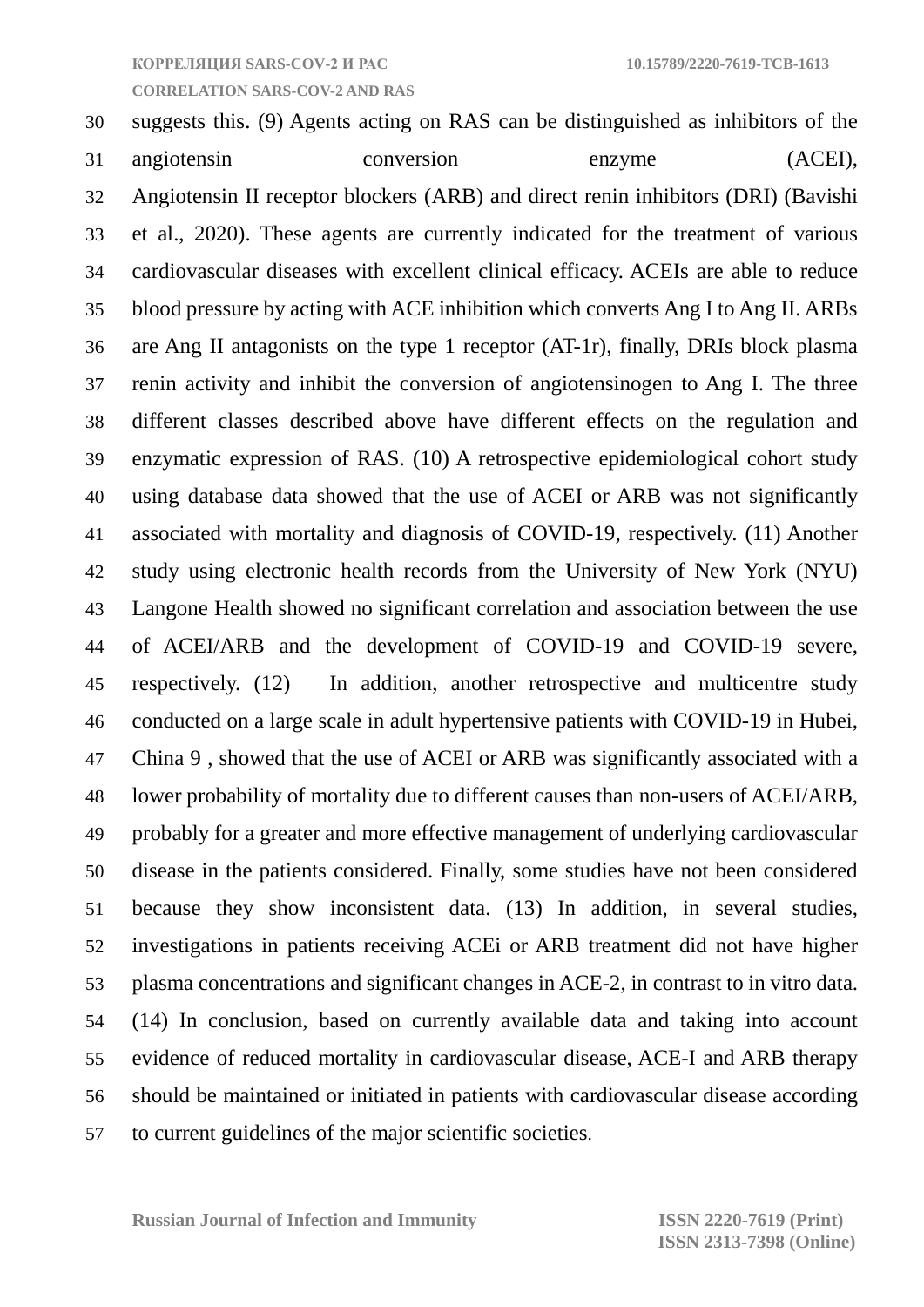#### **CORRELATION SARS-COV-2 AND RAS**

**IMMUNE RESPONSE** Ang 1 - 7 Ang II ACE2  $AT1R$ (MAsR) **Circulation** TMPRSS2  $ACE2$ **ADAM 17** Cytoplasm **PROTECTI** ACE2-Mediated ANTI-FIRROTIC **Protection Lost** ANTI-OXIDANT ANTI-HYPERTROPHIC **VASODILATORY** 

**FIGURES**

*SARS-CoV-2 penetrates cells by binding the peak viral protein (S) to ACE-2. ACE-2 converts Ang II to Ang 1-7. Ang 1-7 has opposite biological actions to Ang II, antifibrotic, antioxidant and antihypertrophic effects through the stimulation of MasR.*

*SARS-CoV-2 проникает в клетки, присоединяясь своим шиповатым вирусным белком (S) с ACE-2. ACE-2 конвертирует Ang II в Ang 1-7. Ang 1-7 обладает биологическим действием, противоположным Ang II, антифибротическим, антиоксидантным и антигипертрофическим эффектами за счет стимуляции MasR.*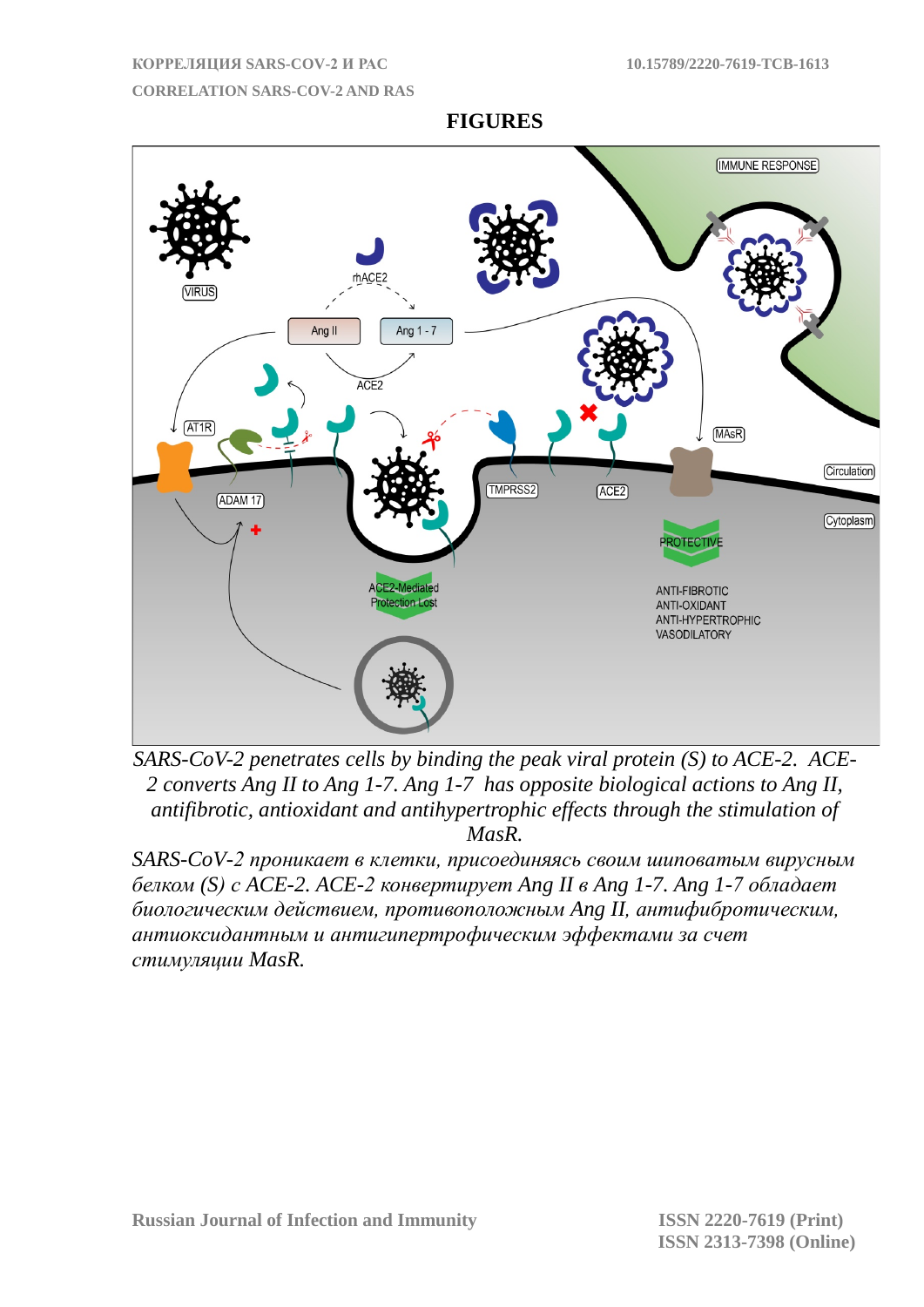**CORRELATION SARS-COV-2 AND RAS**

## **TITLE PAGE**

**The correlation between RAS and COVID-19, short review of the latest evidence**

Antonio Vitiello<sup>1</sup> Francesco Ferrara<sup>1</sup>

1:Usl Umbria 1, Perugia, Italy

**Взаимосвязь между RAS и COVID-19, краткий обзор последних доказательств**

Витиэлло А. ,

Фэррара Ф.

Усл Умбрия 1, Перуджа, Италия

*\*author correspondence: [francesco.ferrara@uslumbria1.it](mailto:francesco.ferrara@uslumbria1.it)*

## **Conflicts of interest**

None of the Authors have conflicts of interest to disclose.

## **Founds**

None

## **Copyright**

**Russian Journal of Infection and Immunity ISSN 2220-7619 (Print)**

 **ISSN 2313-7398 (Online)**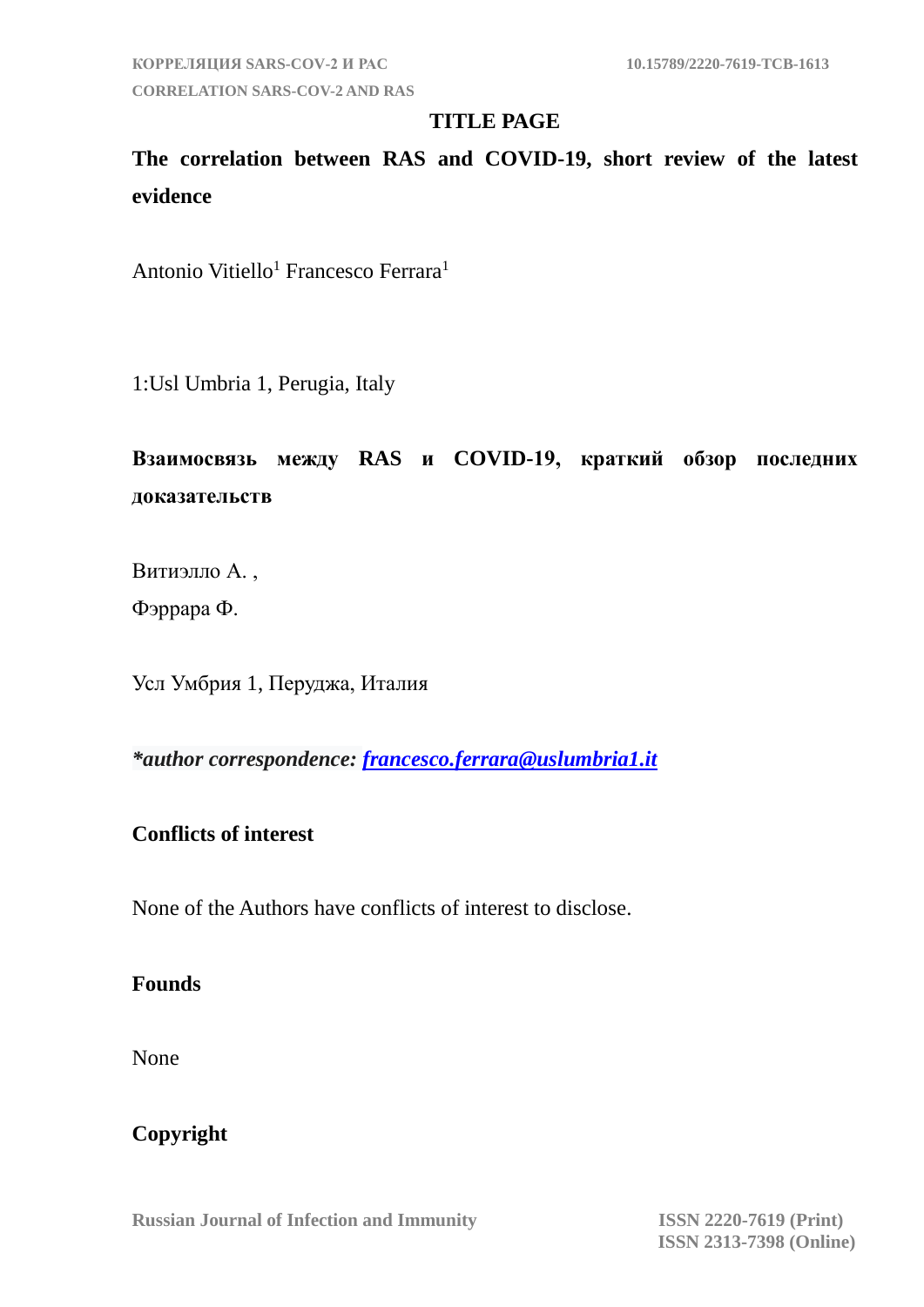The authors certify that the manuscript is original, never submitted to other journal for publication before. All authors contributed equally to the manuscript and had the opportunity to revise and approve the final text.

## **Disclosure statement:**

- Dr. A.Vitiello has nothing to disclose
- Dr. F.Ferrara has nothing to disclose

## **Acknowledgement**

The authors have nothing to say about ethical standards, ethical approval and funding. This manuscript is not a clinical trial and does not violate ethical rules. No funding has been received for its preparation.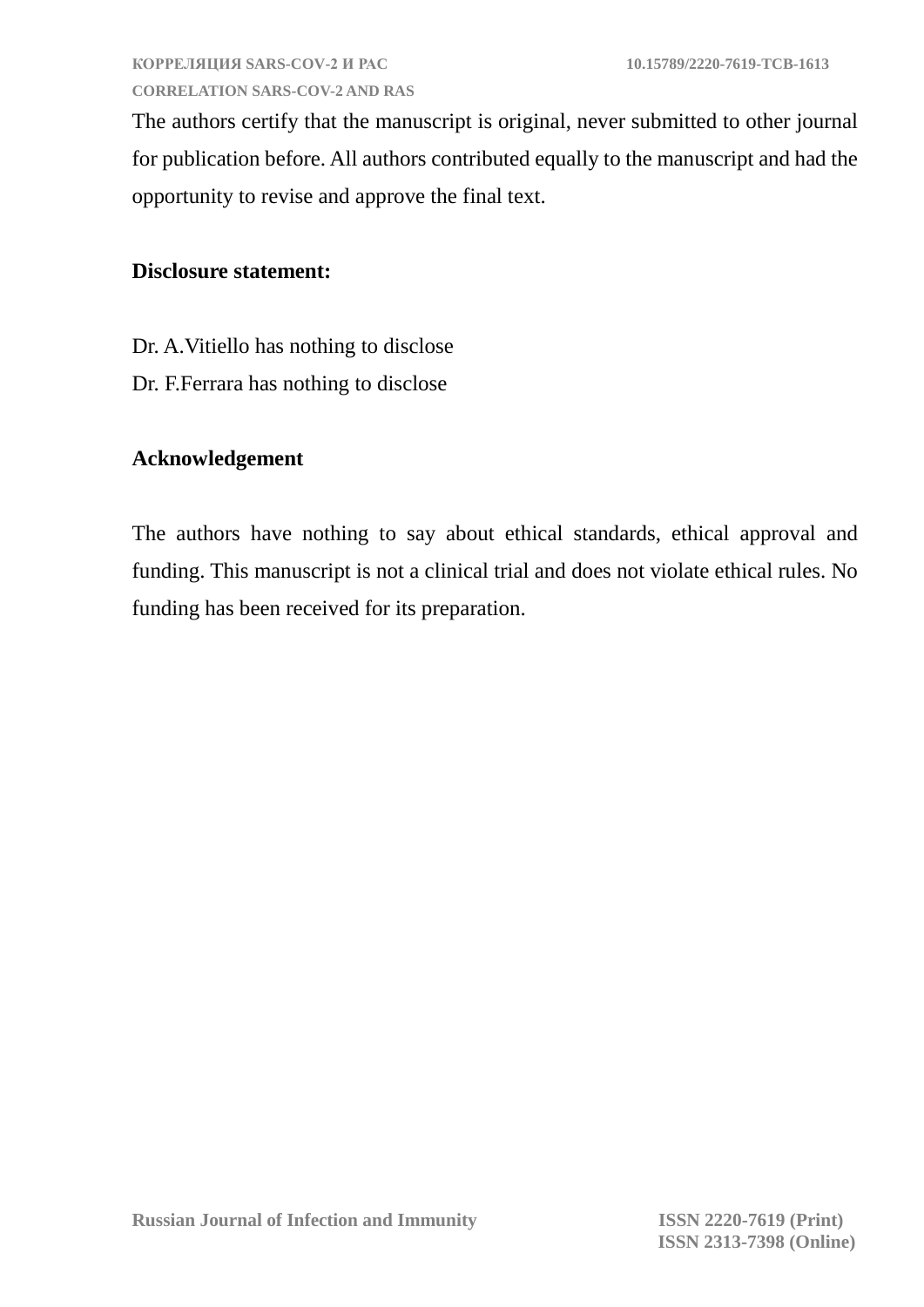#### **REFERENCES**

1) **[Baig AM,](https://www.ncbi.nlm.nih.gov/pubmed/?term=Baig%20AM%5BAuthor%5D&cauthor=true&cauthor_uid=32167747) [Khaleeq A,](https://www.ncbi.nlm.nih.gov/pubmed/?term=Khaleeq%20A%5BAuthor%5D&cauthor=true&cauthor_uid=32167747) [Ali U,](https://www.ncbi.nlm.nih.gov/pubmed/?term=Ali%20U%5BAuthor%5D&cauthor=true&cauthor_uid=32167747) [Syeda H](https://www.ncbi.nlm.nih.gov/pubmed/?term=Syeda%20H%5BAuthor%5D&cauthor=true&cauthor_uid=32167747)**. Evidence of the COVID-19 Virus Targeting the CNS: Tissue Distribution, Host-Virus Interaction, and Proposed Neurotropic Mechanisms. ACS ChemNeuroscienc. 2020 Mar 13. doi: 10.1021/acschemneuro.0c00122

2) [Liu Z,](https://www.ncbi.nlm.nih.gov/pubmed/?term=Liu%20Z%5BAuthor%5D&cauthor=true&cauthor_uid=32100877) [Xiao X,](https://www.ncbi.nlm.nih.gov/pubmed/?term=Xiao%20X%5BAuthor%5D&cauthor=true&cauthor_uid=32100877) [Wei X,](https://www.ncbi.nlm.nih.gov/pubmed/?term=Wei%20X%5BAuthor%5D&cauthor=true&cauthor_uid=32100877) [Li J,](https://www.ncbi.nlm.nih.gov/pubmed/?term=Li%20J%5BAuthor%5D&cauthor=true&cauthor_uid=32100877) [Yang ,](https://www.ncbi.nlm.nih.gov/pubmed/?term=Yang%20J%5BAuthor%5D&cauthor=true&cauthor_uid=32100877) [Tan H,](https://www.ncbi.nlm.nih.gov/pubmed/?term=Tan%20H%5BAuthor%5D&cauthor=true&cauthor_uid=32100877) [Zhu J,](https://www.ncbi.nlm.nih.gov/pubmed/?term=Zhu%20J%5BAuthor%5D&cauthor=true&cauthor_uid=32100877) [Zhang Q,](https://www.ncbi.nlm.nih.gov/pubmed/?term=Zhang%20Q%5BAuthor%5D&cauthor=true&cauthor_uid=32100877) [Wu J,](https://www.ncbi.nlm.nih.gov/pubmed/?term=Wu%20J%5BAuthor%5D&cauthor=true&cauthor_uid=32100877) [Liu L](https://www.ncbi.nlm.nih.gov/pubmed/?term=Liu%20L%5BAuthor%5D&cauthor=true&cauthor_uid=32100877)[.J](https://www.ncbi.nlm.nih.gov/pubmed/32100877)  [Composition and divergence of coronavirus spike proteins and host ACE2 receptors](https://www.ncbi.nlm.nih.gov/pubmed/32100877)  [predict potential intermediate hosts of SARS-CoV. MedVirol.](https://www.ncbi.nlm.nih.gov/pubmed/32100877) 2020 Feb 26. doi: 10.1002/jmv.25726. 2.

3) [Cascella M,](https://www.ncbi.nlm.nih.gov/pubmed?term=Cascella%20M%5BAuthor%5D&cauthor=true&cauthor_uid=32150360) [Rajnik M,](https://www.ncbi.nlm.nih.gov/pubmed?term=Rajnik%20M%5BAuthor%5D&cauthor=true&cauthor_uid=32150360) [Cuomo A,](https://www.ncbi.nlm.nih.gov/pubmed?term=Cuomo%20A%5BAuthor%5D&cauthor=true&cauthor_uid=32150360) [Dulebohn SC,](https://www.ncbi.nlm.nih.gov/pubmed?term=Dulebohn%20SC%5BAuthor%5D&cauthor=true&cauthor_uid=32150360) [Di Napoli R.](https://www.ncbi.nlm.nih.gov/pubmed?term=Di%20Napoli%20R%5BAuthor%5D&cauthor=true&cauthor_uid=32150360) Features, Evaluation and Treatment Coronavirus (COVID-19).StatPearls [Internet]. Treasure Island (FL): StatPearls Publishing;2020 Mar 8.

[4Ashour HM,](https://www.ncbi.nlm.nih.gov/pubmed/?term=Ashour%20HM%5BAuthor%5D&cauthor=true&cauthor_uid=32143502) [Elkhatib WF,](https://www.ncbi.nlm.nih.gov/pubmed/?term=Elkhatib%20WF%5BAuthor%5D&cauthor=true&cauthor_uid=32143502) [Rahman MM,](https://www.ncbi.nlm.nih.gov/pubmed/?term=Rahman%20MM%5BAuthor%5D&cauthor=true&cauthor_uid=32143502) [Elshabrawy HA.](https://www.ncbi.nlm.nih.gov/pubmed/?term=Elshabrawy%20HA%5BAuthor%5D&cauthor=true&cauthor_uid=32143502) Insights into the Recent 2019 Novel Coronavirus (SARS-CoV-2) in Light of Past Human Coronavirus Outbreaks. [Pathogens.](https://www.ncbi.nlm.nih.gov/pubmed/32143502) 2020 Mar 4;9(3). pi: E186.

5) Yan R, Zhang Y, Li Y, Xia L, Guo Y, Zhou Q. Structural basis for the recognition of the SARS-CoV-2 by full-length human ACE2. Science. 2020;367(6485):1444– 48.

6) [Walls AC](https://www.ncbi.nlm.nih.gov/pubmed/?term=Walls%20AC%5BAuthor%5D&cauthor=true&cauthor_uid=32155444) [,Park YJ](https://www.ncbi.nlm.nih.gov/pubmed/?term=Park%20YJ%5BAuthor%5D&cauthor=true&cauthor_uid=32155444) [,Tortorici MA,](https://www.ncbi.nlm.nih.gov/pubmed/?term=Tortorici%20MA%5BAuthor%5D&cauthor=true&cauthor_uid=32155444) [Wall A,](https://www.ncbi.nlm.nih.gov/pubmed/?term=Wall%20A%5BAuthor%5D&cauthor=true&cauthor_uid=32155444) [McGuire AT,](https://www.ncbi.nlm.nih.gov/pubmed/?term=McGuire%20AT%5BAuthor%5D&cauthor=true&cauthor_uid=32155444) [Veesler](https://www.ncbi.nlm.nih.gov/pubmed/?term=Veesler%20D%5BAuthor%5D&cauthor=true&cauthor_uid=32155444) D. Structure, Function, and Antigenicity of the SARS-CoV-2 Spike Glycoprotein. [Cell.2](https://www.ncbi.nlm.nih.gov/pubmed/32155444)020 Mar 6. pii: S0092-8674(20)30262-2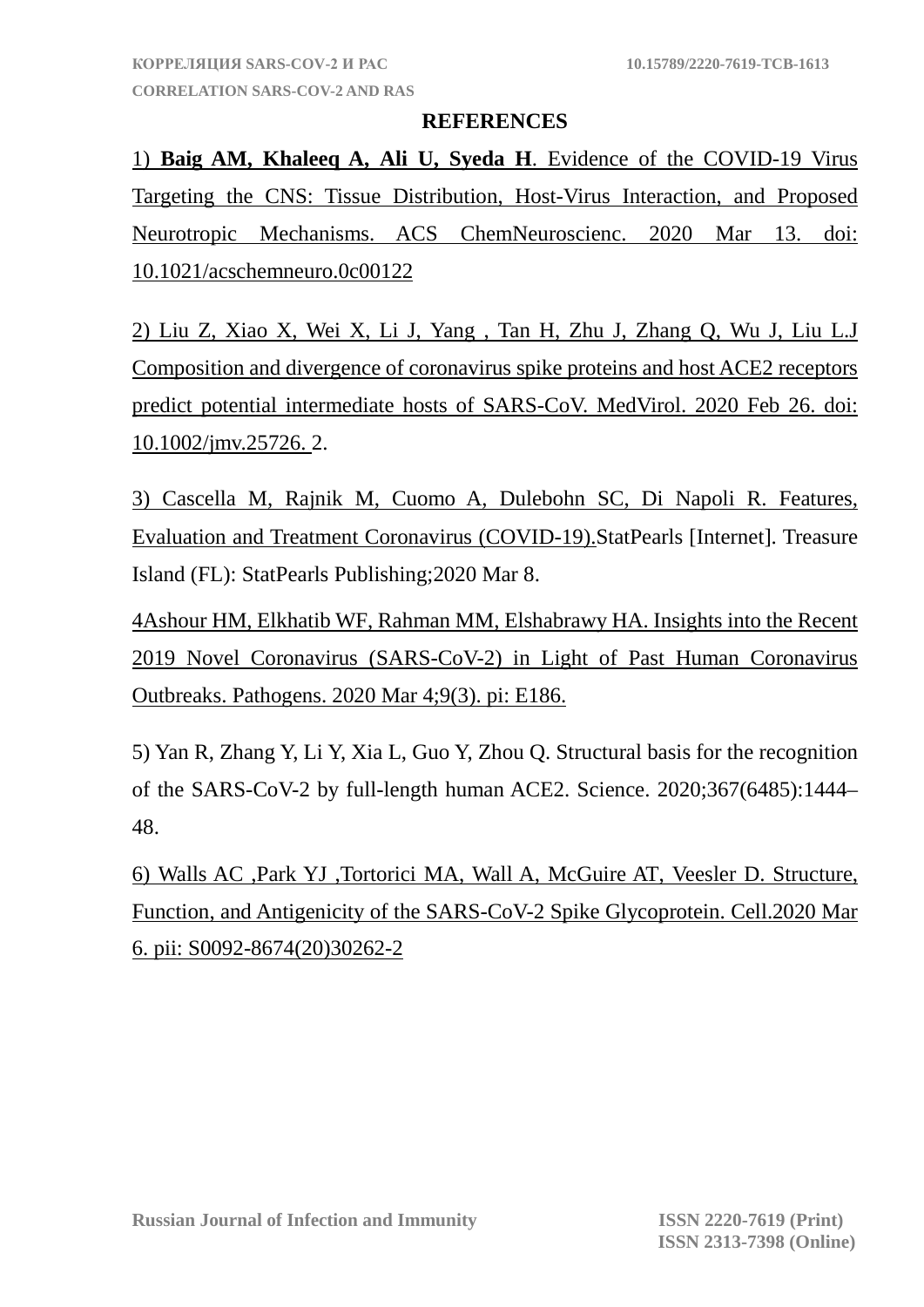7). Walls AC, Park YJ, Tortorici MA, Wall A, McGuire AT, Veesler D. Structure, function, and antigenicity of the SARS-CoV-2 spike glycoprotein. Cell. 2020;181:894–904.

8) Zhang, H., Penninger, J.M., Li, Y. et al. Angiotensin-converting enzyme 2 (ACE2) as a SARS-CoV-2 receptor: molecular mechanisms and potential therapeutic target. Intensive Care Med (2020).

9) Bavishi, C., Bangalore, S., Messerli, F.H., 2016. Renin angiotensin aldosterone system inhibitors in hypertension: is there evidence for benefit independent of blood pressure reduction? Prog. Cardiovasc. Dis. 59, 253–261.

10) Antonio Vitiello, Francesco Ferrara Correlation between renin-angiotensin system and Severe Acute Respiratory Syndrome Coronavirus 2 infection: What do we know European Journal of Pharmacology 15 July 2000

11) Fosbøl EL, Butt JH, Østergaard L, Andersson C, Selmer C, Kragholm K, Schou M, Phelps M, Gislason GH, Gerds TA, Torp-Pedersen C, Køber L. Association of angiotensin-converting enzyme inhibitor or angiotensin receptor blocker use with COVID-19 diagnosis and mortality. JAMA Published online June 2020; 19: 168

12) Reynolds HR, Adhikari S, Pulgarin C, Troxel AB, Iturrate E, Johnson SB, Hausvater A, Newman JD, Berger JS, Bangalore S, Katz SD, Fishman GI, Kunichoff D, Chen Y, Ogedegbe G, HochmanJS.Renin-angiotensin-aldosterone system inhibitors and risk of COVID-19. N Engl J Med 2020; 382: 2441–2448.

13) Zhang P, Zhu L, Cai J, Lei F, Qin J-J, Xie J, Liu Y-M, Zhao Y-C, Huang X, Lin L, Xia M, Chen M-M, Cheng X, Zhang X, Guo D, Peng Y, Ji X-Y, Chen J, She Z-G, Wang Y, Xu Q, Tan R, Wang H, Lin J, Luo P, Fu S, Cai H, Ye P, Xiao B, Mao W, Liu L, Yan Y, Liu M, Chen M, Zhang X-J, Wang X, Touyz RM, Xia J, Zhang B-H, Huang X, Yuan X,RohitL, Liu PP, Li H. Association of inpatient use of angiotensin converting enzyme inhibitors and angiotensin II receptor blockers with mortality